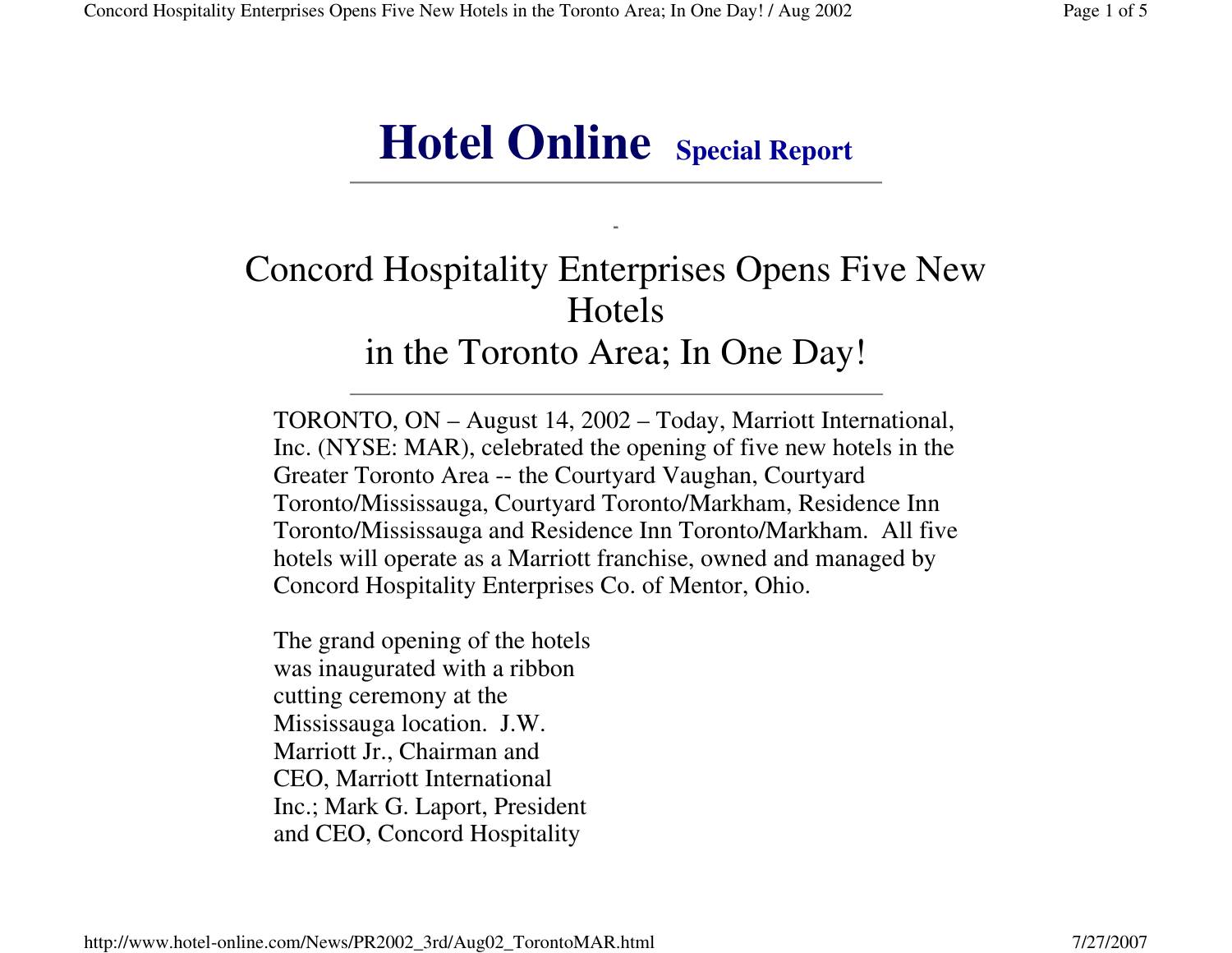Enterprises Co.; Alain Piallat, President of Marriott Hotels of Canada; and The Honourable Hazel McCallion, Mayor of the City of Mississauga participated in the event.

"Today marks a number of important milestones for our company. This Courtyard hotel is our 50th international Courtyard by Marriott and with these five new properties, we now have 33 hotels in Canada,"said J.W. "Bill" Marriott Jr. "Business and leisure travel is on the upswing once again and we are confident that these properties and the additional growth forecast for Canada will help make Marriott THE lodging choice for domestic and international visitors."

properties. Established in 1985, this is Concord's first entry into Concord Hospitality Enterprises Company is the owner/operator of these five Markham, Ontario.

J.W. Marriott Jr., Chairman of the Board and CEO of Marriott International, Inc., Mark G. Laport, President and CEO of Concord Hospitality Enterprises Company and the Honorable Hazel McCallion, Mayor of the City of Mississauga, participated in a ribbon cutting ceremony to celebrate the grand opening of five new hotels in Mississauga, Vaughan and

http://www.hotel-online.com/News/PR2002\_3rd/Aug02\_TorontoMAR.html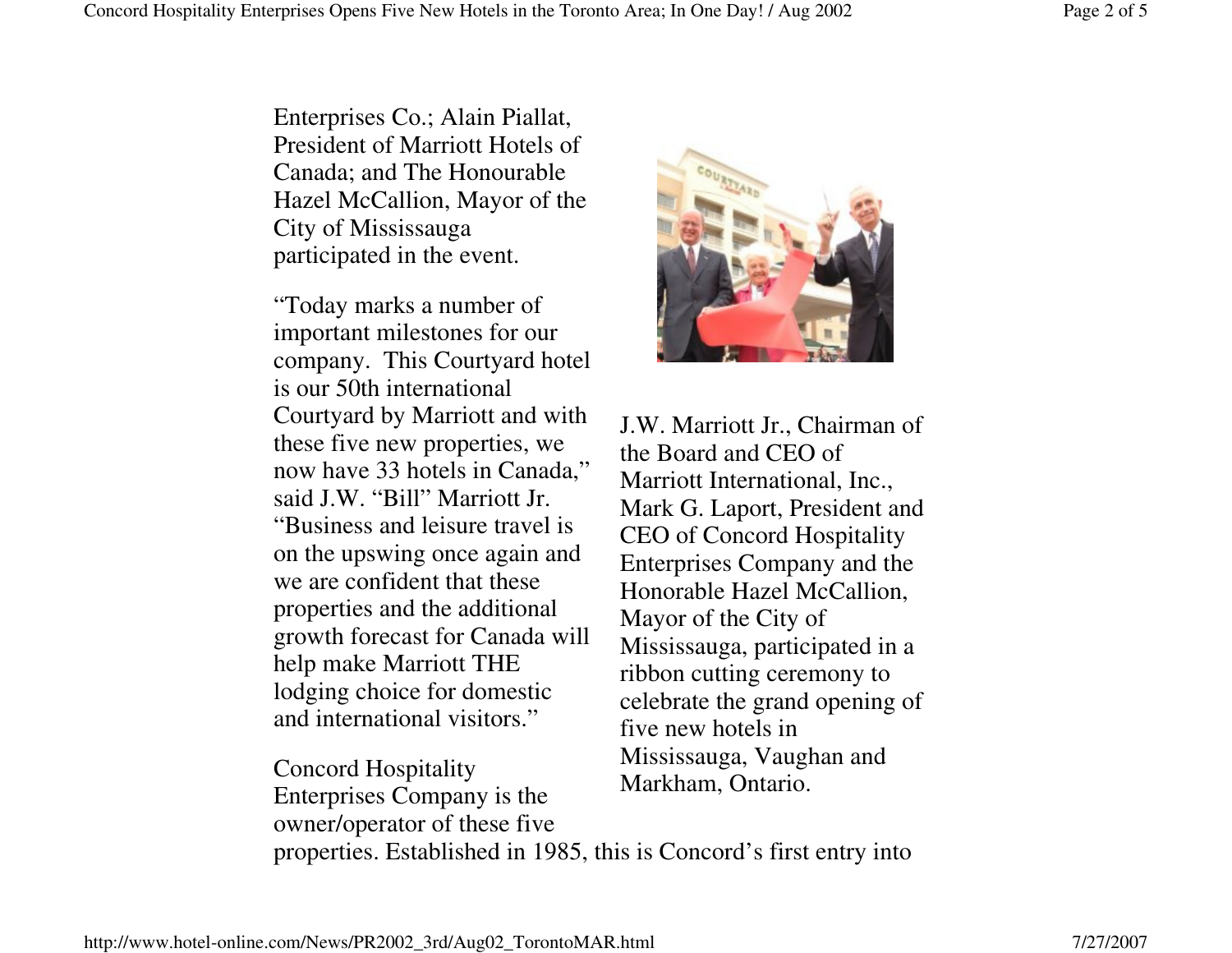Canada, with other assets including both full and limited service hotels in seven U.S. states.

"We are thrilled to celebrate the grand openings of our first international properties," said Mark G. Laport, President and CEO of Concord Hospitality Enterprises Co. "These hotels will give us a significant presence across the GTA, an area with a rebounding economy and growing potential for business and leisure travel."

Located within 20 kilometres of Lester B. Pearson International Airport, the hotels offer convenient access to several Toronto attractions including, Paramount Canada's Wonderland, the CN Tower, the Skydome and downtown Toronto.

### **Courtyard Properties**

"Our new designs build upon the foundations of our long term success. Understanding what business travelers want, what they need, and how they feel, leads us to create spaces that enhance their productivity and enable them to be in control of their travel experiences," said Courtyard Brand Vice President Mike Hutter. "These hotels offer purposeful functionality and appropriate elements of style, yet maintain the simplicity, comfort and intuitive designs that characterize the Courtyard brand."

### **Residence Inn Properties**

"We are pleased to introduce two Residence Inn hotels in the Toronto area," said Stacey Milne, Residence Inn Brand Vice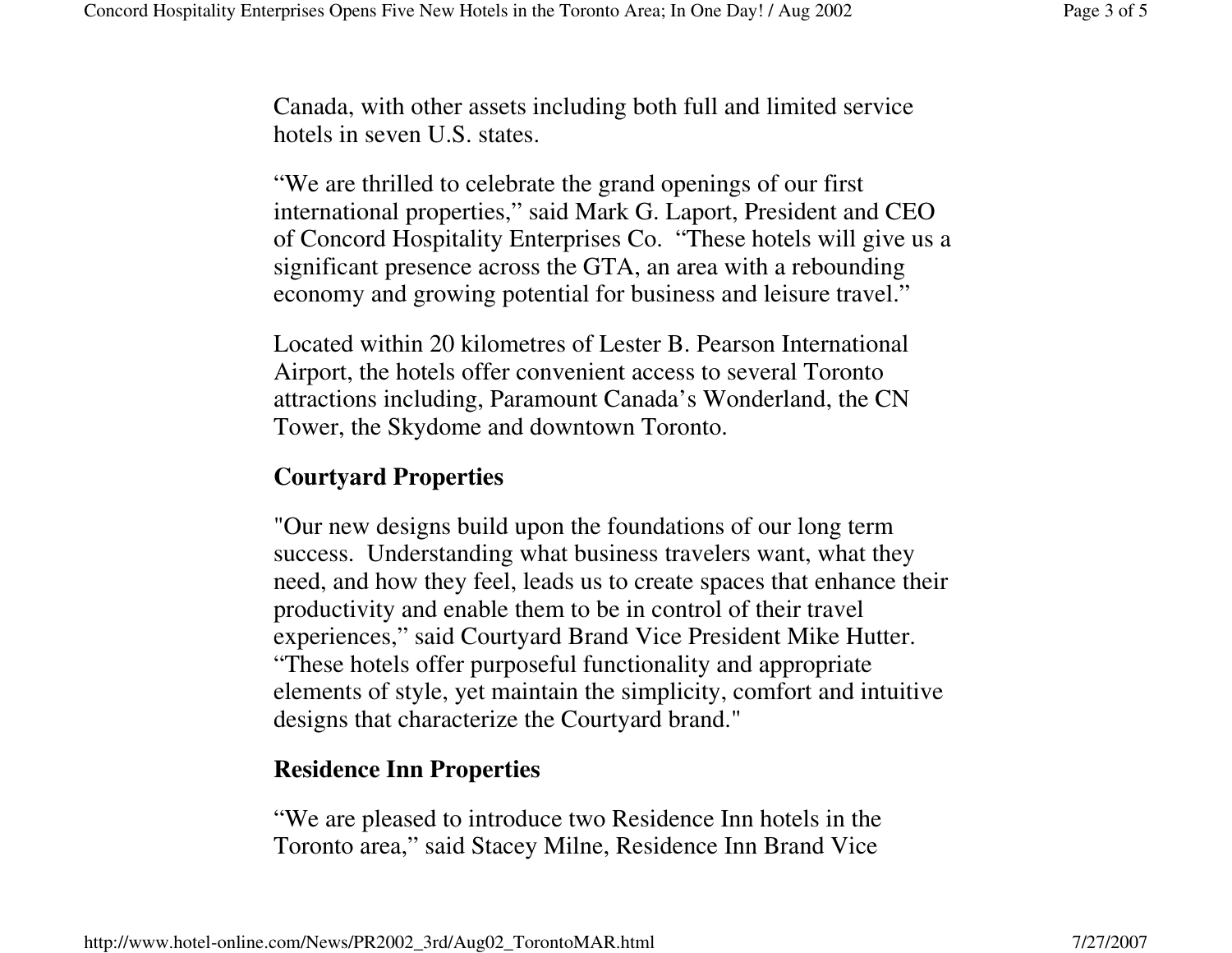President, Marriott International. "These new hotels were designed to provide guests on long-term business assignments with the ability to maintain a work/life balance while away from home."

#### Concord Hospitality Enterprises Company,

established in 1985, develops and operates select and full-service hotels. Concord owns and manages hotels under three franchise



companies: Marriott, Radisson, and Hilton Hotels (Hampton Inn), as well as an independent, boutique hotel. Marriott hotels include Renaissance and Marriott full-service hotels, Courtyard, Fairfield Inn & Suites, Fairfield Inn, SpringHill Suites, and Residence Inn. Concord currently operates 31 hotels consisting of 3,869 guest rooms in eight states and the Greater Toronto area, with an additional 1,575 rooms in development, and has over 1,600 associates.

MARRIOTT INTERNATIONAL, INC. (NYSE: MAR), a leading worldwide hospitality company celebrating its 75th Anniversary in 2002, has nearly 2,600 operating units in the United States and 64 other countries and territories.

###

Contact: Matthew Carroll Marriott - Communications (301) 380-8331